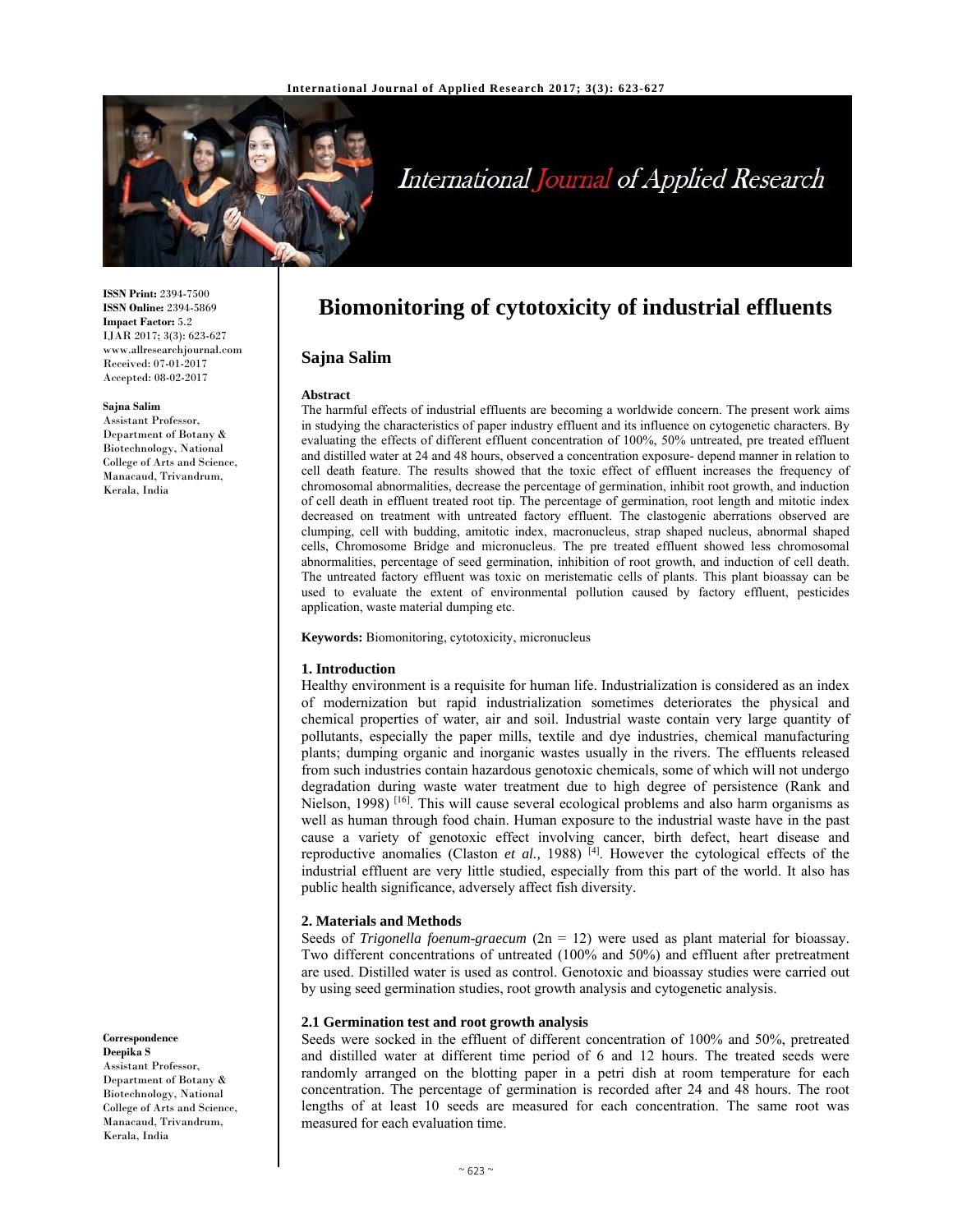### **2.2 Cytogenetic analysis**

Seeds were socked in the effluent of different concentration of 100% and 50%, pretreated and distilled water at different time period of 6 and 12 hours. After exposure, the root tip ranging from 0.5 to 1.0 are collected from each treatment, washed in distilled water and fixed in ethyl alcohol: acetic acid (3:1 v/v) solution. Fixed root tips were hydrolyzed in 1 N HCL at  $60^{\circ}$  for 5 minutes. Acetocarmin squash preparations are made and analyzed for cytological aberrations and mitotic index.

# **3. Results**

## **3.1 Germination analysis**

Percentage of seed germination decreases with the increasing the effluent concentration. In two types of treatments, 100% untreated effluent shows less percentage of germination. The significant differences were detected in pre treated effluent. The pretreated effluent shows more percentage of germination when compared to concentrated 100 and 50% untreated. The control shows high percentage

of germination (Table 1). The seed of 6 hour pre socked shows more percentage of germination than the seeds of 12 hour pre socked.

# **3.2 Root growth analysis**

The result present in the table 2 shows the root growth in the test plant was reduced by all the concentration applied; as compared with control value. The inhibition of root growth was greater with increasing concentration of effluent. The seed of 6 hour pre socked shows more root length than that of seeds of 12 hour pre socked.

# **3.3 Cytogenetic analysis**

The effluent provoked strong inhibition of mitotic index, where significant difference in relation to control can be noticed. The cytological aberration include amitotic division, cell with budding, clumping, micronucleus, multinucleus, chromosome bridge, strap shaped nucleus, abnormal shaped nucleus.

| <b>Sample</b>             | Time period                                                                                                                                                            | <b>Concentration of effluent</b> | Root length (in cms) |
|---------------------------|------------------------------------------------------------------------------------------------------------------------------------------------------------------------|----------------------------------|----------------------|
|                           | After 24 hrs                                                                                                                                                           | 100% untreated                   | 91.5%                |
|                           |                                                                                                                                                                        | 50% untreated                    | 92.8%                |
|                           |                                                                                                                                                                        | Pre treated                      | 81.1%                |
| Effluent treatment 6 hrs  |                                                                                                                                                                        | Distilled water                  | 92.7%                |
|                           | After 48 hrs                                                                                                                                                           | 100% untreated                   | 92.1%                |
|                           |                                                                                                                                                                        | 50% untreated                    | 92.8%                |
|                           |                                                                                                                                                                        | Pre treated                      | 90.9%                |
|                           |                                                                                                                                                                        | Distilled water                  | 94.7%                |
|                           | 100% untreated<br>50% untreated<br>After 24 hrs<br>Pre treated<br>Distilled water<br>100% untreated<br>50% untreated<br>After 48 hrs<br>Pre treated<br>Distilled water |                                  | 85.6%                |
|                           |                                                                                                                                                                        |                                  | 85%                  |
|                           |                                                                                                                                                                        | 89%                              |                      |
| Effluent treatment 24 hrs |                                                                                                                                                                        |                                  | 92.7%                |
|                           |                                                                                                                                                                        |                                  | 89.4%                |
|                           |                                                                                                                                                                        |                                  | 88.2%                |
|                           |                                                                                                                                                                        |                                  | 92.2%                |
|                           |                                                                                                                                                                        |                                  | 94.7%                |

#### **Table 1:** Table shows percentage of germination

**Table 2:** Table shows Root length

| <b>Sample</b>             | Time period  | <b>Concentration of effluent</b> | Root length (in cms) |
|---------------------------|--------------|----------------------------------|----------------------|
| Effluent treatment 6 hrs  | After 24 hrs | 100% untreated                   | 0.91                 |
|                           |              | 50% untreated                    | 0.97                 |
|                           |              | Pre treated                      | 1.00                 |
|                           |              | Distilled water                  | 1.74                 |
|                           | After 48 hrs | 100% untreated                   | 3.51                 |
|                           |              | 50% untreated                    | 3.61                 |
|                           |              | Pre treated                      | 3.73                 |
|                           |              | Distilled water                  | 3.84                 |
| Effluent treatment 12 hrs | After 24 hrs | 100% untreated                   | 1.12                 |
|                           |              | 50% untreated                    | 1.31                 |
|                           |              | Pre treated                      | 1.41                 |
|                           |              | Distilled water                  | 1.74                 |
|                           | After 48 hrs | 100% untreated                   | 3.04                 |
|                           |              | 50% untreated                    | 3.07                 |
|                           |              | Pre treated                      | 3.31                 |
|                           |              | Distilled water                  | 3.38                 |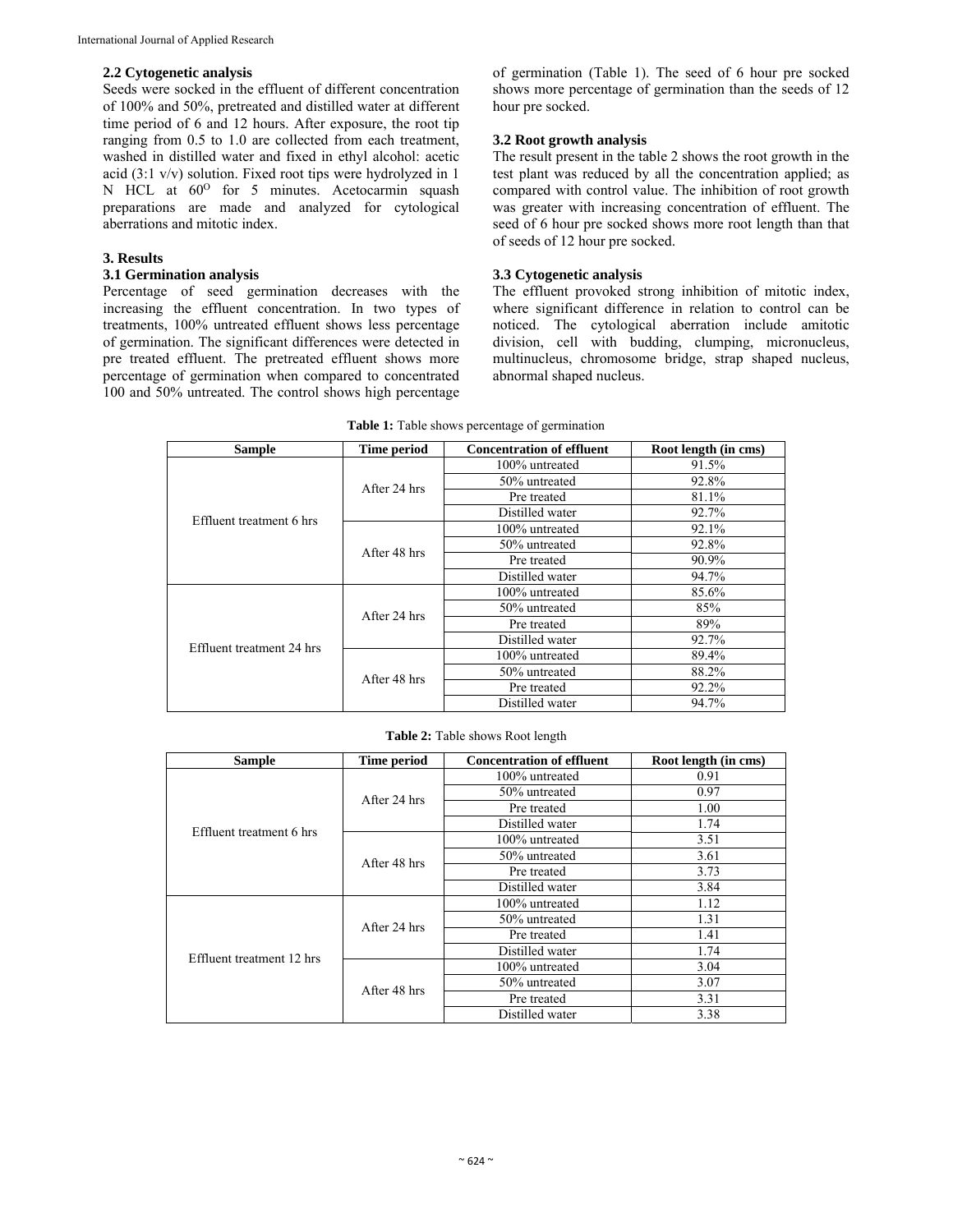





c) Cell with budding d) Abnormal shaped cell

**Fig 1:** Cytological aberration

#### **4. Discussion**

Plants are immobile organisms. Under the pollution stress roots are primarily in contaminants. The influence of environmental mutagens on a plant depends not only the type and dose of mutagen, exposure time and interaction with other factors, but also the plant species, genotype and stage of development (Gichner, 2000) [7]. The tests used in the present study are cytogenetic analysis; seed germination and root growth analysis.

It is obvious from the result of the investigation that the effluent is cytotoxic on meristramatic cell of the test plant, *Trigonella foenum graecum.* The cytotoxic effect has been evaluated at micro and macroscopic levels. Macroscopically, reduction of root growth, and a slight decrease in percentage of germination were observed. Microscopic observation of clastogenic alternation shows cell with budding, amitotic division, clumping, micronucleus, single bridges, multiple bridges, strap shaped nucleus. The result obtained shoes a decrease in mitotic index.

The present investigation on the effect of untreated and pretreated factory effluent shows a decrease in the percentage of germination, decrease in the root length and diminished mitotic index. The directly socked seeds for 6 and 12 hrs show less percentage of germination in untreated 100%, untreated 50% effluents than control. The seeds treated with pretreated effluents show almost equal to control. In the case f root length for all treatments the length observe after 24 hrs shows less than control, but for 48 hrs almost equal to control. The result obtained in the present study is similar to the result obtained by Ajibade (2007) [1].

The mitotic index exhibition is an evident effect of effluent on the plant test. The inhibition of mitotic index can also be

attributed to the effect of environment chemicals on DNA or Protein synthesis of the biological system (Chauhan *et al*., 1998) [3]. These effects a manifested by induction of interphase arrest or cell death. By analyzing cells of the test plant exposed to effluent, the main cause of mitotic inhibition was verified to be the increase of cell death. The reduction in mitotic index may be due to the arrest of cells in G1 phase and retardation in pace of events during S or G2 phase (Linninmma *et al*., 1978) [10]. The cytogenetic analysis shows that the inhibition of root growth is due to toxicity of factory effluent, through disturbance of mitotic process and induction of chromosome aberration.

The sickness of clumping is one of the clastogenic aberration observed. Different views have been put forward to explain the cause of chromosome stickness. The metaphase with sticky chromosomes loss their normal appearance and they are seen with a sticky 'surface', causing chromosome agglomeration (Babich *et al*., 1997) [2]. The presence of this type of aberration reflects toxic effect of chromatin, which genetically leads irreversible to cell death (El-Ghamery *et al.*, 2003)<sup>[6]</sup>. Stickness has been attributed to the effect of pollutants on the physicalchemical properties of DNA, Proteins or both. On the formation of complexes with phosphate groups in DNA or DNA condensation or on formation of inter and intra chromatid cross links (El-Ghamery *et al*., 2003) [6]. Darlington and Mc Leish (1951)<sup>[5]</sup> suggested that stickiness might be due to degradation or depolymrization of chromosomal DNA. Observed sticky chromosomes after ribonuclease treatment and have suggested that this is the result of dissociation of nucleoprotein. Verma (1959) [21] suggested that stickiness is due to interruption of protein metabolism caused by disturbance of RNA synthesis.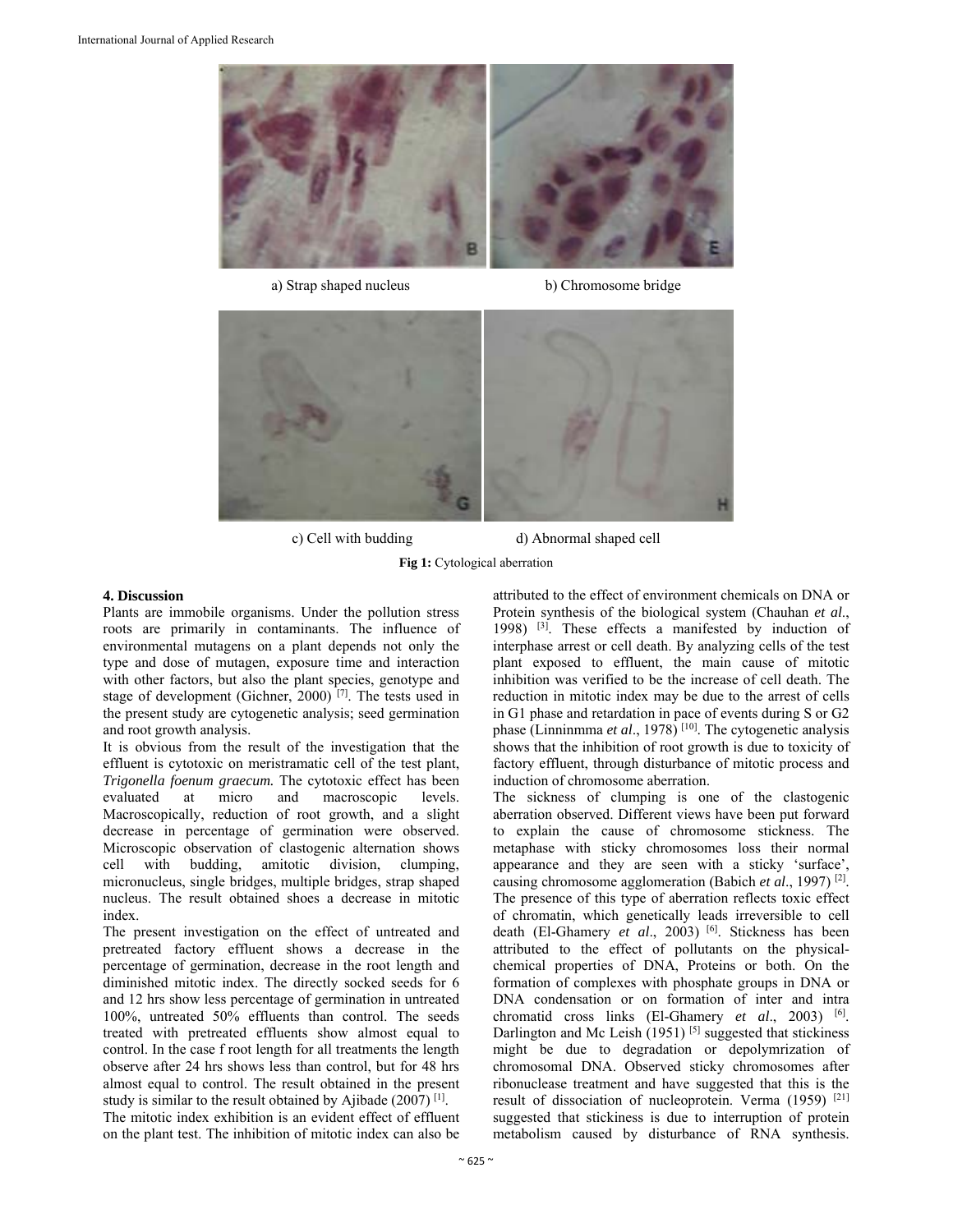Klasterka *et al*, (1976) [9] and Mc-Gill *et al*, (1974) [12] interpreted that when the chromosome fiber fails to condense properly in preparation of mitosis they might get trapped and tangled with fibers of other chromosomes resulting in stickiness.

Other abnormalities observed in the present investigation are the cells with strap shaped nuclei and binucleate cells. Walum *et al.*, (1990)<sup>[22]</sup> suggested that toxic substance might cause membrane structure alterations resulting in permeability changes by interference with lipid metabolism. Somashekhar and Gowda (1984) <sup>[19]</sup> have reported the suppression of cell plate formation was an essential step for the formation of binucleate cells.

Micronuclei are observed in the study. Micronuclei often result from the acentric fragments or lagging chromosomes that fails to incorporate into the daughter nuclei during telophase of the mitotic cell and can cause cell death due to the deletion of primary genes (Yi and Meng, 2003) <sup>[23]</sup>. reported the presence of micronuclei in the cytogenetic alteration induced by SPL meristematic cells of plant bioassay.

Chromosome Bridge is observer, in the present study. Sax (1940) is of opinion that Anaphase Bridge may be due to unequal exchange of dicentric chromosome. The occurrence of breaks at the same locus and their lateral fusion leads to the formation dicentric chromosome which is pulled equally to both the poles at anaphase to form a bridge (Nelson and Rank, 1994)<sup>[13]</sup>. According to Kabir and Alan (1980)<sup>[8]</sup> anaphase bridges might due to formation of dicentric chromosome as a result of breakage and reunion of broken chromosome. Chromosome bridges are formed by chromosome breakage and reunion (Tomkins and Grant, 1972; Shehab; 1985)  $[20, 18]$  and bridges devoid of acentric fragment might have arisen out of symmetrical recombinations among the broken ends of chromosome (Raj and Rao, 1972) <sup>[15]</sup>. Pronoti and Reghu Vanshi (1986) <sup>[14]</sup> also attributed bridge to the exchange in chromosome or chromatid fiber before metaphase although their manifestation is noted during anaphase or telophase.

Amitotic division observed in the presence study may be due to the stress condition produced by the factory effluent. The budding of the cell suggest amitotic division or unequal nuclear division of the cell.

The result of the present bioassay shows the untreated factory effluent is definitely cytotoxic on the meristramatic cells of the plants; causing alternation in percentage of seed germination, root growth, mitotic index. However the pretreated factory effluents have less genetoxic effect.

# **5. Conclusion**

It can be concluded that untreated factory effluent (100%, 50%) is definitely cytotoxic on meristramatic cells of plants. The percentage of seed germination, root length and mitotic index was decreased in treatment with untreated factory effluent. The clastogenic aberration observed are clumping, cell with budding, amitotic index micronucleus and macronucleus, single bridge, multiple bridge and strap shaped nuclease. Pre treated factory effluent shows very less clastogenic aberration and percentage of seed germination, root growth and mitotic index is almost same as that of control. The above plant bioassay method can be used to evaluate the extent of environmental pollution caused by factory effluent, pesticide application and dumping of waste materials.

# **6. References**

- 1. Ajibad LT. Indian Jr of Traditional Knowledge Indigenous knowledge of waste management in Nigeria. 2007; 6(4):642-647.
- 2. Babich H, Gall MA, Fox KD. The Allium test A simple, Eukaryote genotoxicity assay. The American biology teacher, Reston, 1997; 59(9):580-583.
- 3. Chuhan LKS, Saxen PM, Suadaraunan V, Gupta SK. Diuson induced cytological and ultra structure alteration in root meristrum all of *Allium cepa* pesticide Biochemistry physiology, San Diego. 1998; 62(3):152- 163.
- 4. Claston LD, Houk VS, Huges TJ. Genotoxicity of industrial waste and effluents. Mut. Res. 1998; 3:2:37- 243.
- 5. Darlington CD, Mc Leish J. Action of malic hydrazide oncell. Nature. 1951; 167:407- 408.
- 6. El- Ghamery AA, El-Kholy MA, El-Yousser MAA. Evalution of Cytological effect of  $Zn^{2+}$  in relation of germination and root growth of *Nigella Sativl.* And *Tritlcum acstivum* L. Mutation Research, Ansterdam, 2003; 537:29-41.
- 7. Gichner T, Menk EM, Stavreva DD, Schubert I. Malelc hydrazide induces genotoxic effect but no damage detectable by comet assay in tobacco and field bens. Mutagenesis. 2000; 15:385-389.
- 8. Kabir G, Alan S. Cytological effects of Insecticides (carbicron-1000 Ec and vapour-50) on Barley (Hordeum Valgrue L. cytologia). 1980; 51:153-157.
- 9. Klasterka I, Natarajan AT, Ramel C. An interpretation of the origin of subchromatid aberrations and chromosome sickness as a category of chromatid aberration. *Heraditas*, 1976; 83:153-162.
- 10. Linnanmma K, Meretoja T, Sorsa M, Vainto H. Cytogenetic effects of styrene and styrene oxides, 1978.
- 11. Loy Rego. A long way to go, The Hindu Survey of Environment. 1995, 167.
- 12. Mc Gill M, Patchak S, Hsu to. Effect of ethium bromide on mitosis and a chromosome. A possible basis for chromosome stickness. *Chromosome*. 1974; 47:157- 159.
- 13. Nelson MH, Rank J. Sceening of cytoxicity in wate water by use of *Allions* test. Hereditas, 1994; 13:249- 254.
- 14. Pronoti M, Reghu Vanshi ss. Cytological effects of commonly used non-permitted colour metanil yellow in barley. Persp. In cytol. Genet. 1986; 5:317-320.
- 15. Raj AS, Rao VR. Cytological Studies in *Vicia JabaL*. Treated with lathyrogens. Cytologia, 1972; 37:245-246.
- 16. Rank, Nielsen MH. Genetoxicity testing of waste water sludge using the *Allium cepa* anaphase – telophase Chromosome aferration assay, Mutation research. 1998; 418:113-119.
- 17. Sax k. Chromosome. Aberrations induced by xray.Genetics. 1920; 23:494-516.
- 18. Shenab AS. Cytological effects of *Vinca Alkakadiasl*. Effect of Vinblastine and Yohimbine on meiosis of *vincafaba* Cytologia. 1985; 50:427-431.
- 19. Soma Shekar RK, Gowda MTG. Effects of fungicide vitavax on *A. cepa* cytologia. 1984; 49:177-181.
- 20. Tomkins DJ, Grant WF. Comparative Cytological effects of the pesticides manazen, Metabromuron and tetrachlorosio phthalonitrite in Hordeum and Tradescantia. Can. j. Genet Cyrol. 1972; 14:245-256.